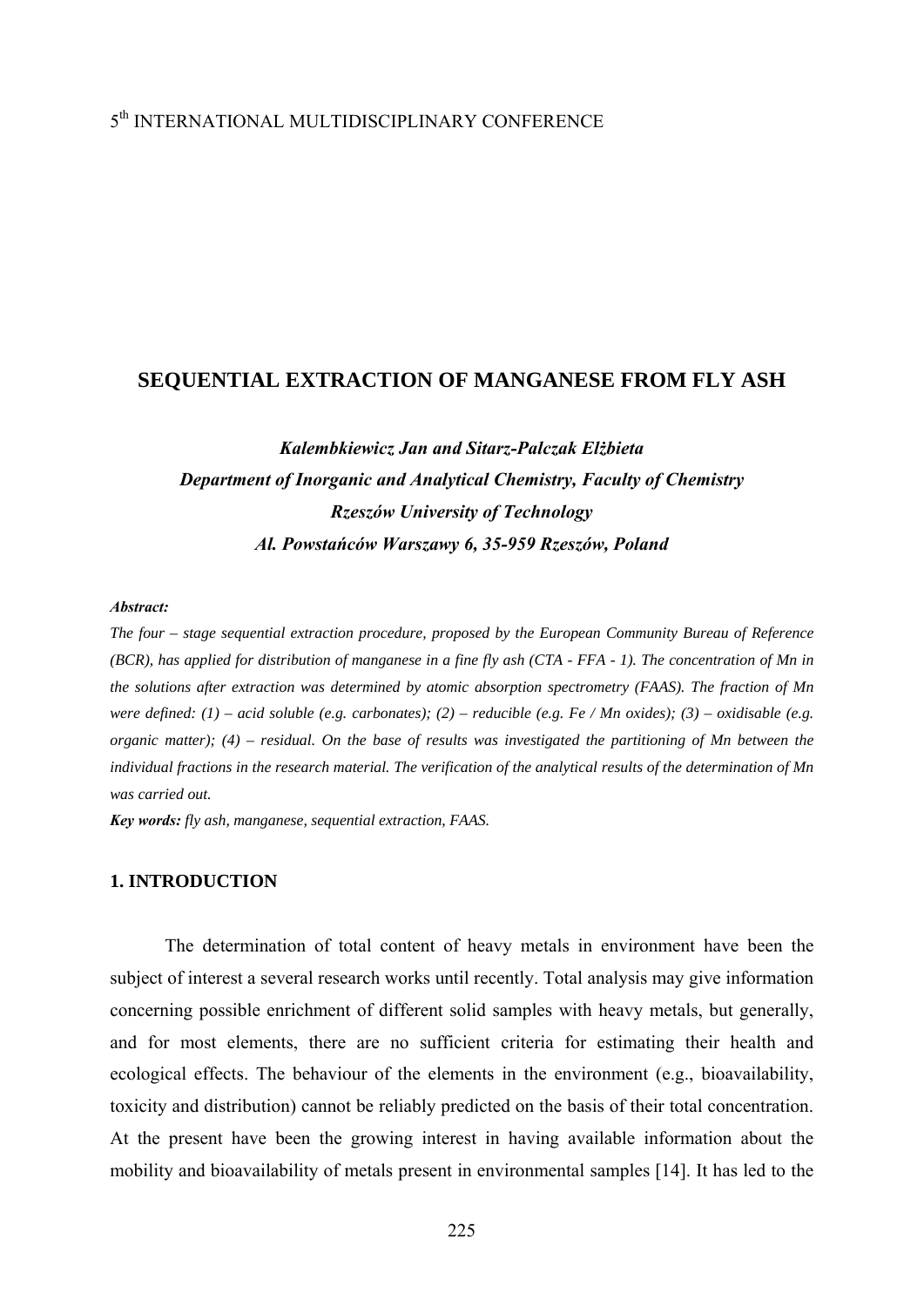widespread use of sequential extraction schemes in the research of environmental samples. These procedures have also been applied to other materials such sediments [6, 16, 17], soils [4, 5, 9, 10], incinerated sludge ash [8], municipal solid waste [7, 12], municipal solid wastes ash [2, 3, 18, 19], fly ash [1, 11, 15]. The sequential extraction procedures have been described to the fraction of trace metals, which can respond to generally occurrently the change of environmental conditions.

The aim of this work was distribution of Mn in fine fly ash samples (Polish Certified Reference Material,  $CTA - FFA - 1$ ) by used the sequential extraction method, proposed by the European Community Bureau of Reference (BCR) [13]. On the base of results was investigated the partitioning of Mn among the individual fraction in fly ash. The verification of the analytical results of the determination of Mn by atomic absorption spectrometry (FAAS) was carried out.

#### **2. EXPERIMENTAL**

### **2.1. Reagents**

All reagents were of POCH, Gliwice, Poland analytical grade or higher purity: acetic acid glacial HOAc 100 %; ammonium acetate NH4OAc; hydroxylamine hydrochloride NH<sub>2</sub>OH·HCl (Sigma, Deisenhofen, Deutschland, 99 %  $\pm$  0.01); hydrogen peroxide H<sub>2</sub>O<sub>2</sub> 30 % (8.8 mol·l<sup>-1</sup>); perchloric acid HClO<sub>4</sub>, nitric acid HNO<sub>3</sub>; hydrofluoric acid HF. The composition of the extractant solutions are given in Table 1. The solutions were prepared by dissolving the listed compounds in double distilled water from a Water Purification System (Model Rel – 5, MERA – POLNA, Poland). Standard manganese solutions were prepared from standard solutions for atomic absorption (Mn concentration 1.000 μg / cm<sup>3</sup> in 1 % of  $HNO<sub>3</sub>$ , Aldrich).

### **2.2. Samples**

 The fine fly ash used in this study was the Polish Certified Reference Material (CTA – FFA – 1), produced and certified by: Commission of Trace Analysis of the Committee for Analytical Chemistry of the Polish Academy of Science and Institute of Nuclear Chemistry and Technology (Poland). The ash samples were only dried at 105 º C for 24 hrs until contant weight.

#### **2.3. Instrumentation**

A Perkin-Elmer Model 3100 air/acetylene flame atomic absorption spectrometer (Perkin-Elmer Instruments, Shelton, CT USA) was used for the analysis of Mn in the extraction solutions (wavelength of 279.5 nm and fuel flow rate of  $0.8 - 1.0 \text{ dm}^3/\text{min}$ .). A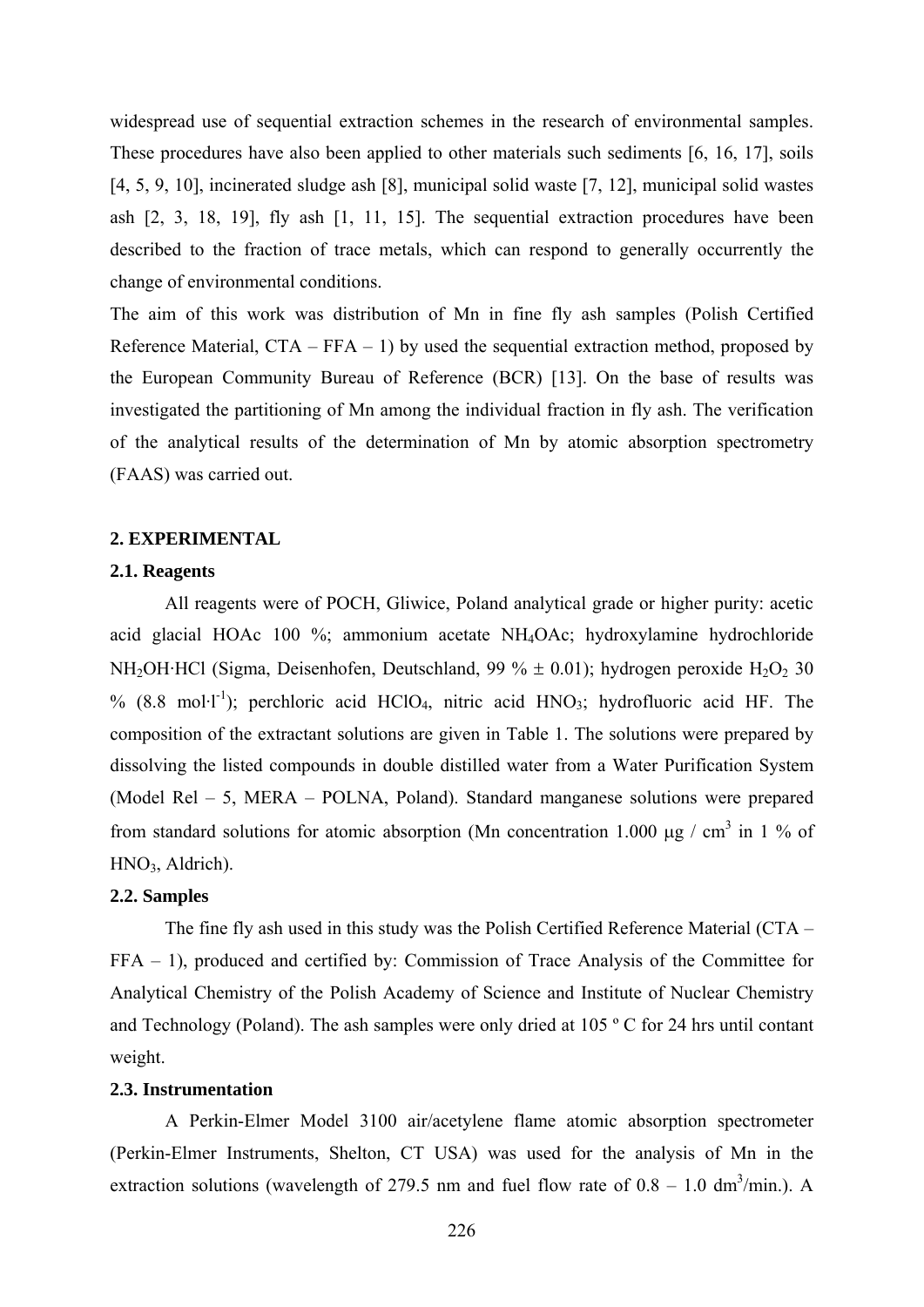centrifuge tube - test Model WE 1 (Precision Engineering, Poland) was used for the centrifugation of the soil extracts at the speed of rotary 2500 rpm. A universal shaker Model Vibramax 100 (Heidolph Instruments, Germany) and a hot plate Model HP 88720-26 (Barnstead / Thermolyne, USA) were used for the extraction. The pH of extraction solutions was determined by using a pH meter Model CPI-551 (Elmetron, Poland). The fine fly ash samples were dried by using a electric drier Model KBC – 65 G (Wamed, Poland).

## **2.4. Extraction procedure**

The four-stage sequential extraction method was used here. The experimental parameters are given in Table 1. After extraction, sample solutions were first centrifuged at 3000 rpm for 15 min or filtered through a filter paper for qualitative analysis MN 616 (Macherey-Nagel GmbH & Co. KG, Germany). The supernatant was used for analysis of Mn the FAAS method. The solid phase (ash) was washed with 10  $\text{cm}^3$  of double – distilled water and this second supernatant was discarded. Sample blanks were prepared according to the proposed procedures and concentrations of the extracts were corrected by subtracting the corresponding blank concentrations.

| <b>STAGE</b>   | <b>FRACTION</b>                     | <b>REAGENT</b>                                                                                                                                                                                         | <b>SHAKING TIME AND</b><br><b>TEMPERATURE</b>                                                                 |
|----------------|-------------------------------------|--------------------------------------------------------------------------------------------------------------------------------------------------------------------------------------------------------|---------------------------------------------------------------------------------------------------------------|
| $\mathbf{1}$   | Acid soluble<br>(e.g. carbonates)   | $20 \text{ cm}^3$ HOAc 0.11 mol / dm <sup>3</sup>                                                                                                                                                      | 16 hrs at 25 $\degree$ C                                                                                      |
| $\overline{2}$ | Reducible<br>(e.g. Fe-Mn oxides)    | $20 \text{ cm}^3 \text{ NH}_2\text{OH} \cdot \text{HCl}$<br>0.1 mol / $dm^3$ (pH = 2)                                                                                                                  | 16 hrs at 25 $\degree$ C                                                                                      |
| 3              | Oxidisable<br>(e.g. organic matter) | 5 cm <sup>3</sup> H <sub>2</sub> O <sub>2</sub> 30 % (pH = 2÷3)<br>5 cm <sup>3</sup> H <sub>2</sub> O <sub>2</sub> 30 % (pH = 2÷3)<br>$25 \text{ cm}^3 \text{ NH}_4\text{OAc}$ 1 mol / dm <sup>3</sup> | 1 hrs at $25^{\circ}$ C and<br>1 hrs at 85 $\degree$ C<br>1 hrs at 85 $\degree$ C<br>16 hrs at 25 $\degree$ C |
| $\overline{4}$ | Residual                            | 1 cm <sup>3</sup> HCl 35 % $\&$<br>2 cm <sup>3</sup> HF 48 % &<br>4 cm <sup>3</sup> HNO <sub>3</sub> 70 % &<br>5 cm <sup>3</sup> $H_2O$                                                                | 30 min.                                                                                                       |

Table 1. Sequential extraction procedure proposed by the European Community Bureau of Reference (BCR).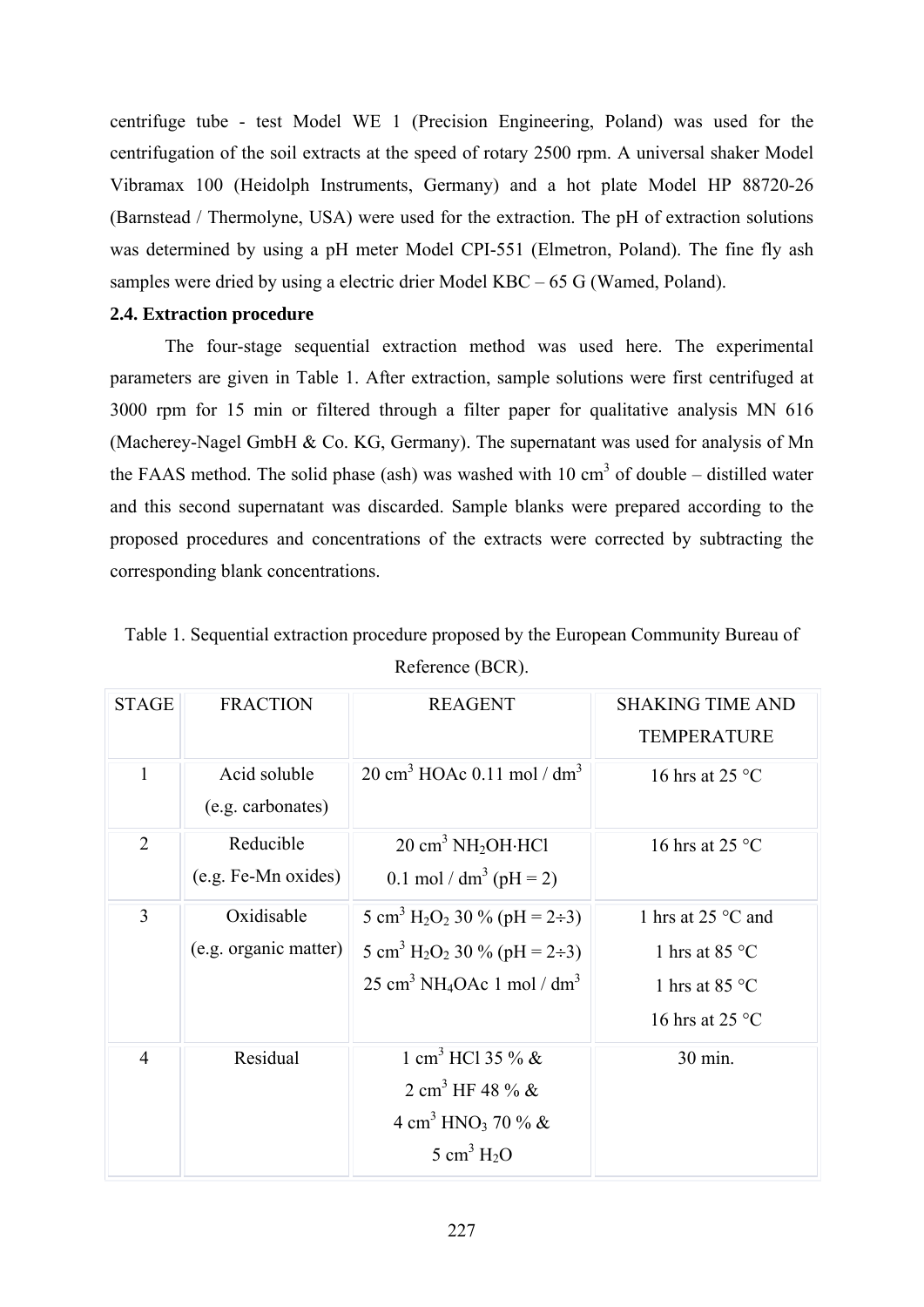#### **2.5. Statistical analysis**

The investigations were taken at the same time for six ash samples with simultaneous three-times of manganese detection in one sample. The typical values of R.S.D. for manganese determination on the extraction solutions by FAAS method varied from  $0.3 \div 9.6$ % respectively (Table 2). The statistical estimation of the results of analysis of Mn in the solutions and the content of Mn in the ash was carried out on the basis of a parametric test Student's t – test ( $p = 95\%$ ). The analytical results of determination of Mn were to verified. The verification on results mentioned above was carried out on the basic the mass balance of total Mn in fly ash (certified value) and the sum of manganese contents in the four fractions to get appropriately:  $[Mn]_{total} = 1066 \pm 41$  and  $[Mn]_{fraction} = 983$  mg / kg. On the basic was carried out to get the accuracy level of the sequential extraction method. The relative error was calculated for determination of Mn by FAAS method in the solutions obtained after sequential extraction by BCR procedure. Relative error is defined in percentage, between the manganese certified value and the sum of the concentrations in all the fractions of the sequential extraction procedure. It is calculated with the following formula:

$$
R = \frac{|Mn_{\text{total}} - \sum Mn_{\text{fraction}}|}{Mn_{\text{total}}} \cdot 100
$$
 (1)

|                      | <b>CONTENT OF</b> | <b>CONTENT OF</b> | <b>DETECTION</b> |
|----------------------|-------------------|-------------------|------------------|
| <b>FRACTION</b>      | <b>MANGANESE</b>  | <b>MANGANESE</b>  | <b>LIMITS</b>    |
|                      | [mg/kg]           | $[\%]$            | [mg/kg]          |
| F(1)<br>acid soluble | $126 \pm 11$      | 12.6              | 5.7              |
| F(2)<br>reducible    | $86 \pm 21$       | 8.6               | 9.9              |
| F(3)<br>oxidisable   | $184 \pm 22$      | 18.4              | 2.1              |
| F(4)<br>residual     | $587 \pm 22$      | 58.8              | 6.6              |

Table 2. Manganese partitioning in fly ash (CTA – FFA - 1).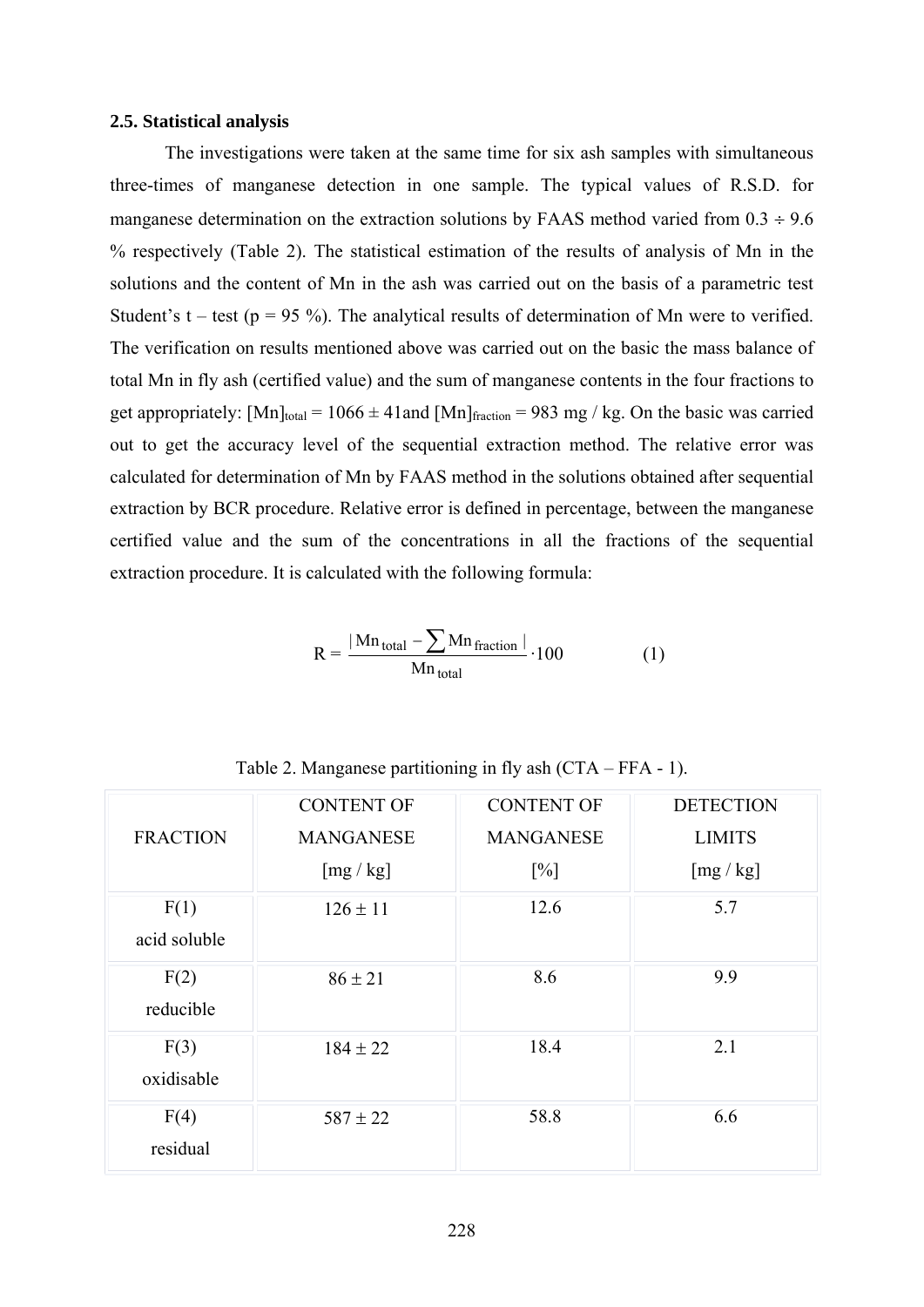## **3. RESULTS**

 The four-stage extraction procedure was followed. The following Mn fractions in fly ash were investigated:  $F(1)$  – acid soluble (e.g. carbonates);  $F(2)$  – reducible (e.g. Fe / Mn oxides);  $F(3)$  – oxidisable (e.g. organic matter);  $F(4)$  – residual, which take the most durable forms of manganese, insoluble in the water. Mn include in this fraction is chemical stable and biological non-activity. We can think that, it is durably immobilize.

In Table 2, the distribution of manganese is represented in the fine fly ash samples. Sequential extraction studies of the fine fly ash samples have shown that Mn bound to all fraction. Highest proportions of Mn is found in the residual fraction  $F(4) - 587 \pm 22$  mg / kg (58.8 %). Manganese is pronouncedly present in the fraction  $F(1)$  and  $F(3)$ , appropriately  $126 \pm 11$  mg / kg (12.6 %) and  $184 \pm 22$  mg / kg (18.4 %). Mn appers in fraction F(2) at lower percentage - $8.6\%$  ( $86 \pm 21$  mg / kg).

The distribution of Mn over the different forms follows the order (Fig. 1):

Mn (reducible)  $\leq$  Mn (acid soluble)  $\leq$  Mn (oxidisable)  $\leq$  Mn (residual).



Fig.1. Distribution of Mn in fly ash (CTA – FFA - 1); (1) – acid soluble fraction, (2) – reducible fraction,  $(3)$  – oxidisable fraction,  $(4)$  - residual.